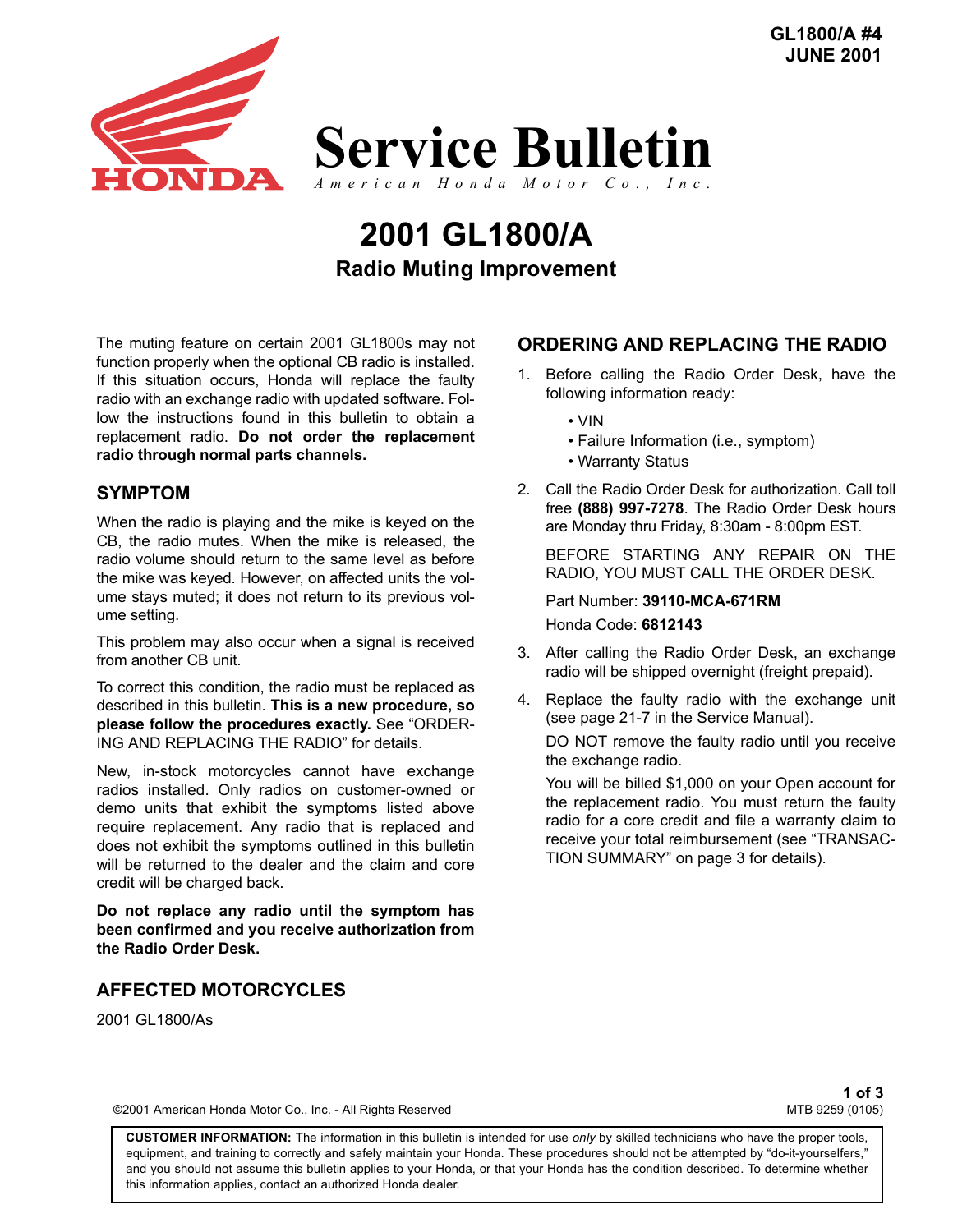# **SAMPLE AIRBILL**



## **RETURNING THE FAULTY RADIO**

*The faulty radio must be returned within 20 days of receipt to receive the \$700 core credit.*

*Failure to return the faulty radio within 20 days may also result in the warranty claim being debited.*

1. Place the faulty radio in the same box in which the exchange radio was sent.

THE FAULTY RADIO (CORE) MUST BE RETURNED IN THE SAME BOX IN WHICH THE EXCHANGE RADIO WAS SHIPPED. These boxes are identified by the label shown below which is printed on the inside of the lid.

#### **TO RECEIVE FULL CREDIT, CORE MUST BE RETURNED IN THIS BOX**

2. Fill out the pre-printed FedEx airbill that came in the box with the exchange radio. The airbill should have the following address *preprinted* on it:

> AHM Remanufactured Parts c/o NK Parts Industries Inc./West 2640 Campbell Rd. Sidney, OH 45365-8836

- $\cdot$  Do not use an ordinary FedEx airbill. The preaddressed airbill has a special account number on it for the exchange program. If you need more airbills, call the Radio Order Desk toll free, **not your assigned Parts Center**.
- Write your dealer number and the warranty claim number in the area shown in the sample airbill above.
- 3. Affix the FedEx Airbill to the outside of the box. Radios sent in a box not bearing the correct FedEx airbill will **not** be accepted for reimbursement under this program.
- 4. Enclose a copy of the HONDANET for Windows warranty claim in the box. If the claim form is incomplete or not in the box, the faulty radio will be returned to your dealership.
- 5. Ship the faulty radio to the preprinted address on the airbill. **NOTE:**

**Do not ship the faulty radio to the manufacturer or the Warranty Parts Inspection (WPI) Center.** 

- 6. For your records, on the repair order include the following:
	- warranty claim number
	- original part number
	- FedEx airbill number

When the faulty radio is received, a core credit will be posted to your dealership's Balance Forward Account. The credit can be identified by the claim number + ìCOREî (e.g., 12345/CORE).

#### **REMEMBER:**

**A copy of the HONDANET for Windows warranty claim must be included in the box.**